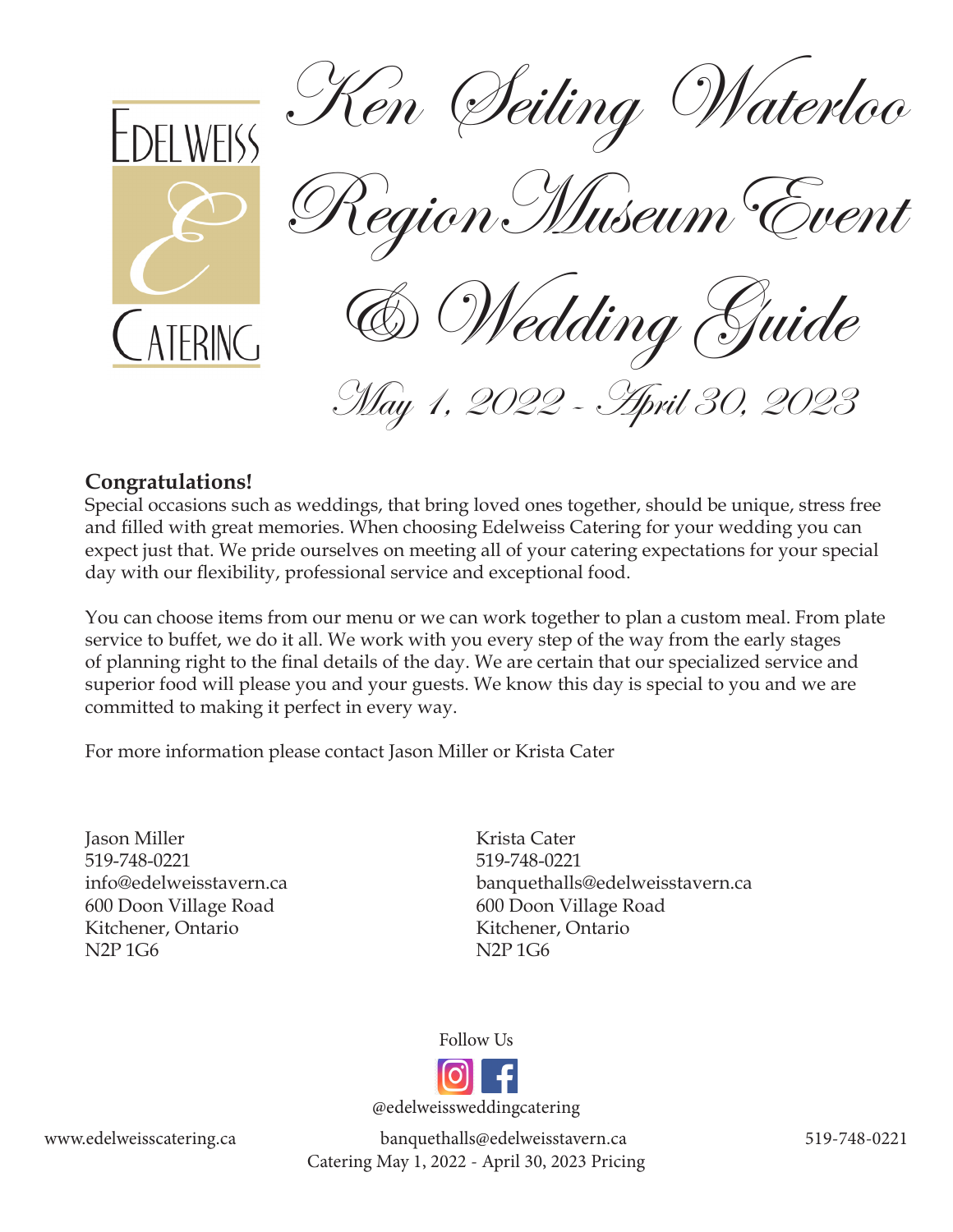Hors d'Oeuvres

Mix and match a selection of our hot & cold hors d'oeuvres to suit the guests at your event. Each item needs to be purchased at a minimum of 40 pieces.

# **\$2.20 each**

- Mini Vegetable Spring Rolls
- Bocconcini Bites with a Balsamic Drizzle
- Vegetarian Antojitos
- BBQ Bacon Wrapped Pineapple
- Antipasto Pops
- Shrimp Cocktail Size: 21/25
- Brie and Fruit Compote Canapes
- Smoked Cheddar and Kielbasa Canapes

# **\$2.75 each**

- Assorted Gourmet Grilled Cheese 1/4's
- Shrimp Cocktail Size: 16/20
- Mini Fruit Skewers
- Breaded Chicken Pops in a Variety of Sauces

### **\$3.50 each**

- Grilled Bruschetta & Brie Crostinis
- Triple Mushroom & Brie Crostinis
- Schnitzel Sliders Topped with Sauerkraut
- Pulled Pork Sliders Topped with Crispy Onions

# **\$4.20 each**

- Bacon Wrapped Scallops
- Shrimp Cocktail Size: 13/15
- Breaded Chicken Skewers with Assorted Sauces

All Hors d'Oeuvres are subject to gratuity + HST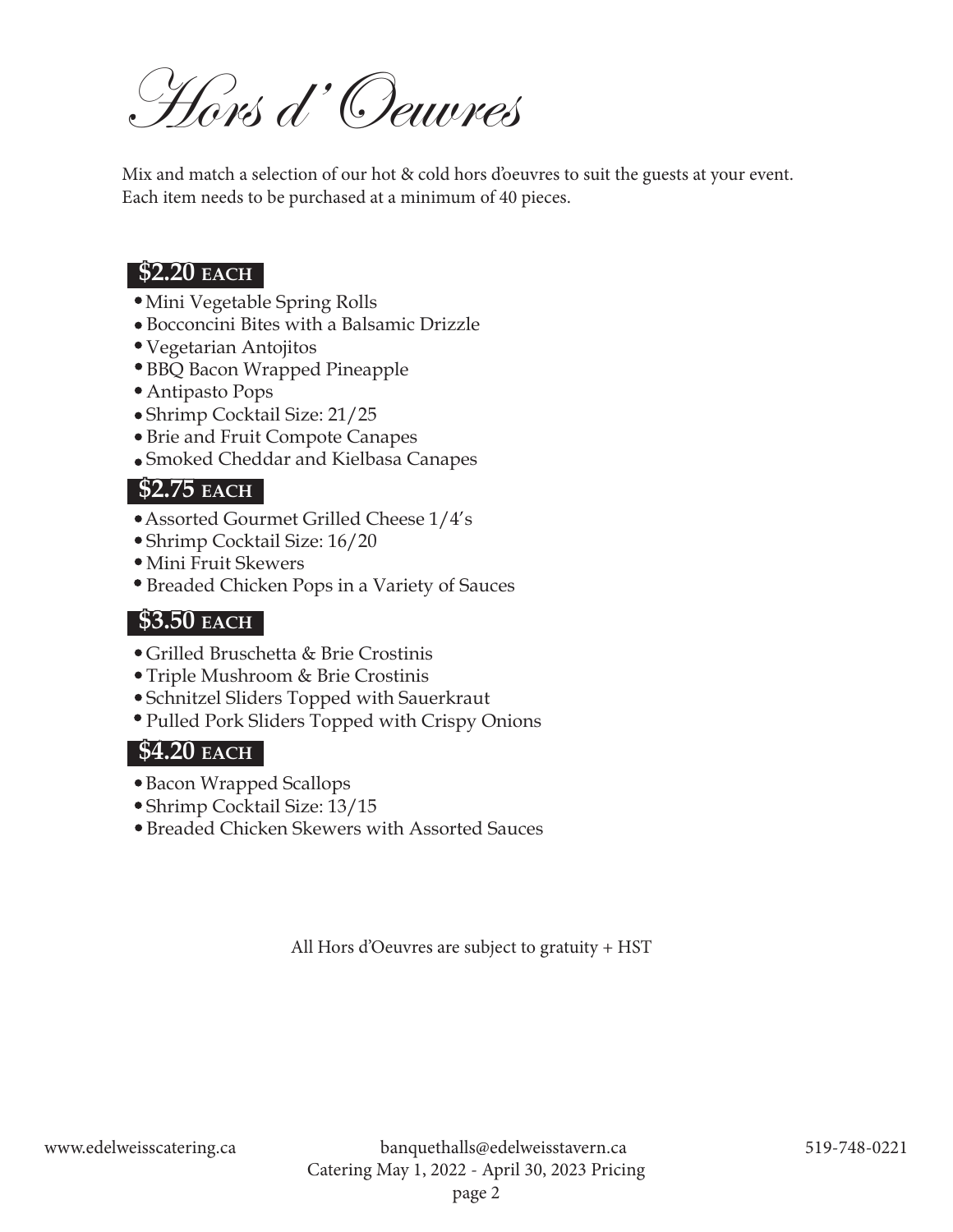3 Course Plate Service Dinner

Enjoy a plated three course meal served by our professional staff. Choose one salad, one potato, one vegetable and up to three main options for your guests to enjoy. Choice of plated dessert or a dessert bar is included, along with rolls and butter, coffee, tea and water service.

#### **Artisanal Bread Rolls with Butter Balls**

#### **Salads - Choose One**

Asiago Caesar Salad Mixed Greens with Fresh Berries & a Raspberry Vinaigrette Dressing Mixed Greens with Balsamic Vinaigrette Dressing

#### **Potatoes - Choose One**

Fingerling Potatoes with Fresh Herbs Buttermilk And Roasted Garlic Mashed Potatoes

#### **Vegetables - Choose One**

Steamed Heirloom Carrots (July-April) Green Beans Almondine (June-October) Grilled Summer Vegetables (May-September) Thyme Roasted Root Vegetables (August-April)

#### **Main Course Options**

Grilled Portabella Mushroom Caps Marinated & Topped with Herbed Goat Cheese  $$42.50/$  person + gratuity + HST Pork Tenderloin Schnitzel  $$44.50/person + gravity + HST$ 8oz Baked Chicken Supreme Stuffed with Sundried Tomato & Goat Cheese  $$51.25/person + gravity + HST$ 8oz Baked Chicken Supreme Topped with a Rosemary Brie Sauce  $$52.25/person + gravity + HST$ 6oz Baked Fresh Salmon Fillet Topped with an Herbed Butter \$55.00/person + gratuity + HST Certified Angus Top Sirloin Roast Beef  $$57.00/person + gravity + HST$ Prime Rib and Beef Tenderloin Pricing Available Upon Request

#### **Dessert**

We offer a wide selection of delicious cakes, pies, tortes, cheesecakes, cookies and squares. Our selection of cakes can include Apple Caramel Cheesecake, Caramel Toffee Cream Cake, White Chocolate Triple Berry, Brownie Cheesecake and many more.

#### **Coffee, Tea & Water Service**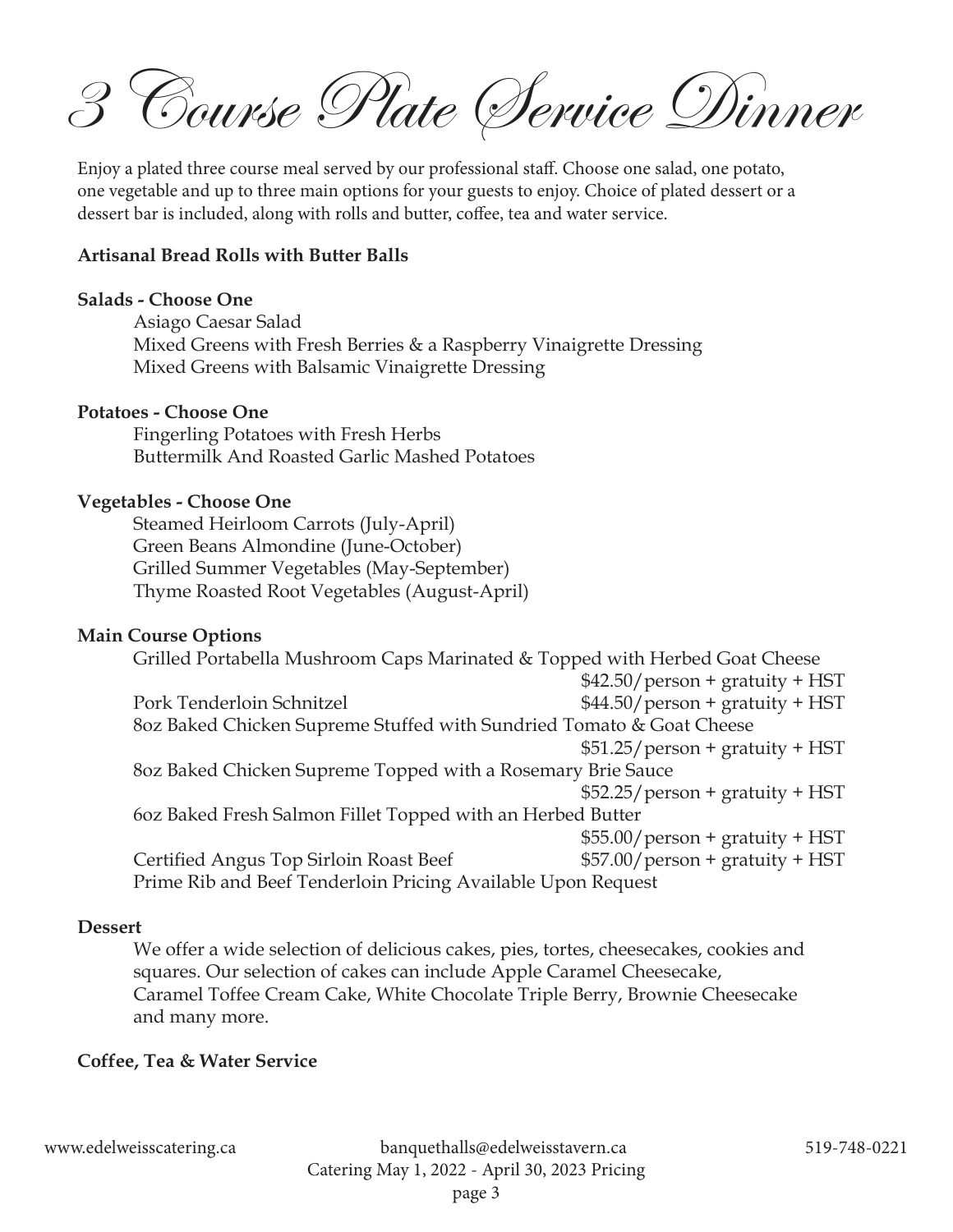Grand Buffet

This is the perfect option for a Bride & Groom who are looking for a wide selection of menu items to please every palate. We offer many different sides, salads, entrees & desserts to choose from. Served for groups of 75 people or more. We can offer groups of less than 75 people a modified buffet.

#### **Artisanal Bread Rolls and Butter Balls**

#### **Hot & Cold Sides - Choose Five**

Fresh Mixed Greens Salad with Herbed Oil & Vinegar Dressing Asiago Caesar Salad Potato and Vegetable Medley Salad with Dill Feta, Garden Vegetable and Herb Rotini Salad Pepper and Penne Pasta Salad with a Creamy Caesar Salad Buttermilk and Roasted Garlic Mashed Potatoes Fingerling Potatoes with Fresh Herbs and Sea Salt Green Beans Almondine (June-October) Grilled Summer Vegetables (May-September) Thyme Roasted Root Vegetables (August-April) Heirloom Carrots

### **Entrees - Choose Three**

- 1. Choose one of the following: Pork Tenderloin Schnitzel with Sauerkraut Slow Roasted Bone in Ham
- 2. Choose one of the following: Classic Chicken Marsala Grilled Whiskey BBQ Chicken Topped with Roasted Tomatoes

3. Choose one of the following: Three Cheese Tortellini Vegetable Medley Pasta Primavera

#### **Dessert**

We offer a wide selection of delicious cakes, pies, tortes, cheesecakes, cookies and squares. Our selection of cakes can include Apple Caramel Cheesecake, Caramel Toffee Cream Cake, White Chocolate Triple Berry, Brownie Cheesecake and many more.

### **Coffee, Tea & Water Service**

**Grand Buffet \$48.5/person +gratuity + HST**

**Certified Angus Top Sirloin Roast Beef and/or Baked Salmon Fillets available for an additional charge.**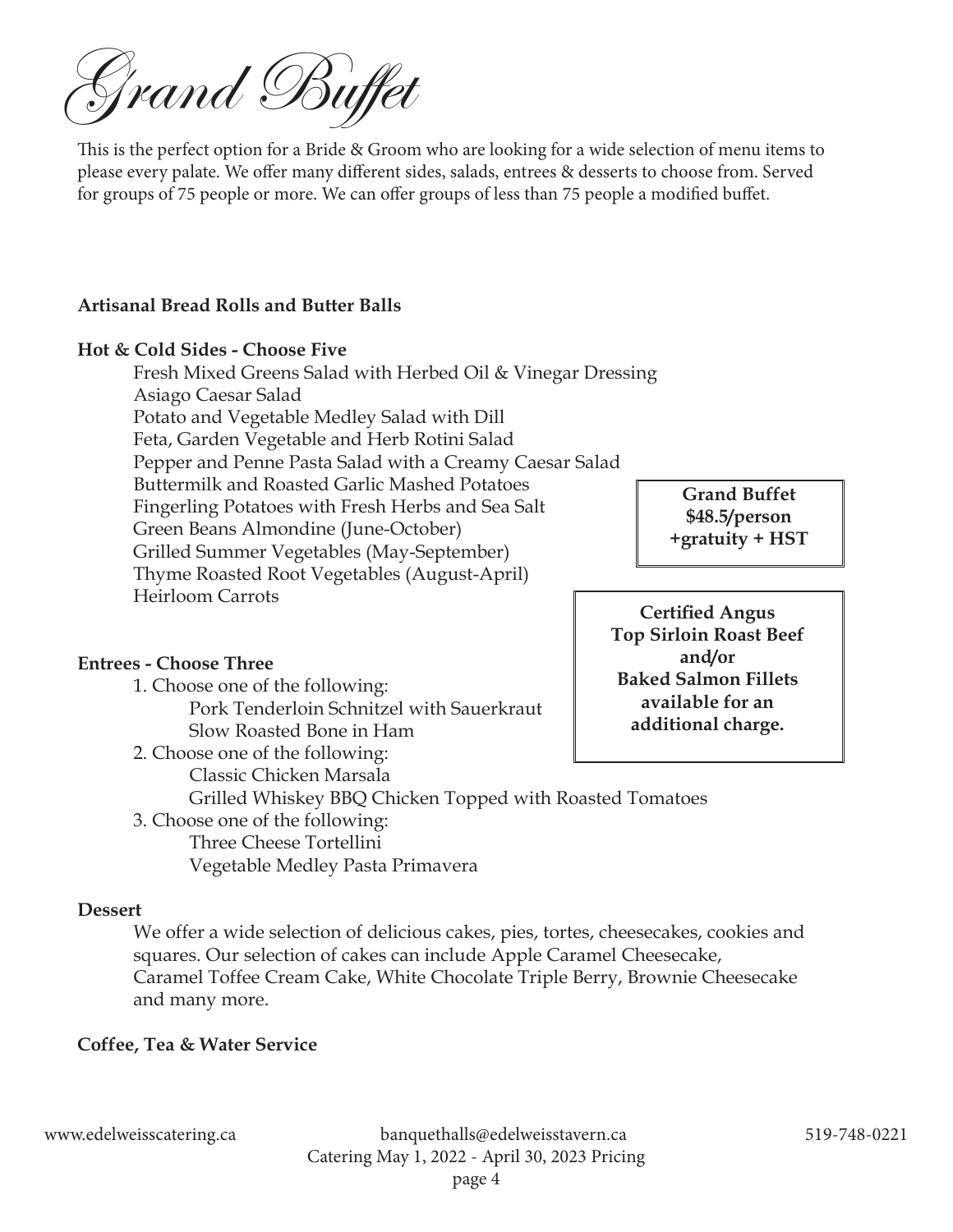Late Night Buffet Options

**Cheese & Cracker Tray** Small - \$34.00 Medium - \$64.00 Large - \$90.00 A tray of assorted bite sized cheeses, including cheddar, marble and Swiss cheese. Served with crackers.

**Veggie Tray** Small - \$37.50 Medium - \$70.00 Large - \$99.00 Fresh cut vegetables, including a variety of the following: Carrots, celery, mixed peppers, broccoli, tomatoes, cucumber and served with our special dip.

**Fruit Tray** Small - \$37.50 Medium - \$70.00 Large - \$99.00 A delicious low fat selection of in-season fresh fruit.

**Dessert Tray** Small - \$37.50 Medium - \$70.00 Large - \$99.00 An assortment of irresistible squares, including brownies, cheesecakes, cake squares and many more.

#### **Buffalo Chips** - \$69.00 per pan

Add a little crunch to your late night snack with a pan of our warm, thinly sliced, crunchy Buffalo Chips. Served with ranch dipping sauce.

### **Executive Sandwiches** - \$10.60 per person

Enjoy a variety of hearty sandwiches made with specialty meats & cheese on Ciabatta & Focaccia buns. Cut in  $1/3$ 's.

### **Premium Sandwiches** - \$9.30 per person

Enjoy a variety of classic sandwiches made with premium meats & cheese on Bagnat buns. Cut in 1/2's.

**Nacho Bar** - \$8.00 per person

Build your own nachos: with nachos, salsa, sour cream, cheese sauce, diced tomatoes, green onions, black olives & jalapeno peppers.

**Popcorn Bar** - \$29.00 for 25 cups (50 cups minimum per order) Chicago Style Popcorn - (Caramel & Cheese mix)

### **Poutine Bar** - \$9.00 per person

Build your own poutine: fries, gravy, shredded cheese, green onions, hot sauce, ranch, diced tomatoes, chopped bacon and ketchup.

### **Pulled Pork Taco Bar** - \$9.50 per person

Build your own soft tacos: pulled pork, shredded cheese, sour cream, salsa, green onions, lettuce, tomatoes, jalapeno peppers, chipotle sauce, ranch and hot sauce.

### **Mac N Cheese Bar - \$9.25 per person**

Build your own Mac N Cheese Supreme with bacon, crispy onions, green onions, diced tomatoes, hot sauce, ketchup and ranch dressing.

## **Gratuity and HST added to all buffet options**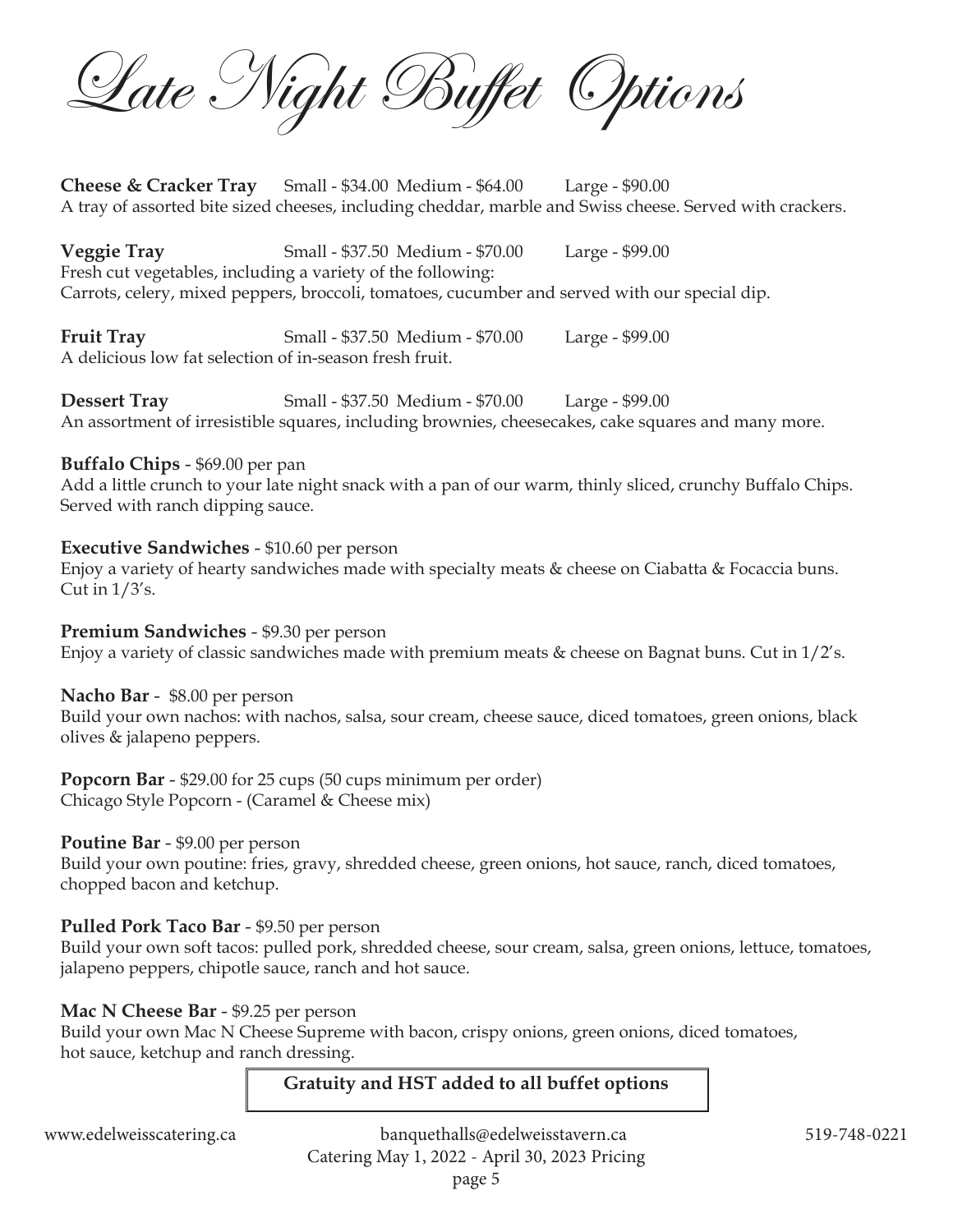

#### **Cash Bar**

| \$6.86 |
|--------|
| \$6.86 |
| \$8.41 |
| \$7.74 |
| \$7.74 |
| \$2.21 |
| \$2.66 |
|        |

Above pricing is subject to applicable taxes. Bartender and glassware are included

#### **Host Bar**

| Standard Liquor (per oz) | \$6.60 |
|--------------------------|--------|
| Domestic Bottled Beer    | \$6.60 |
| Craft Tall Cans          | \$8.15 |
| Imported Bottled Beer    | \$7.50 |
| House Wine (60z)         | \$7.50 |
| Soft Drinks              | \$1.90 |
| Juices                   | \$2.30 |
|                          |        |

Host bar prices are subject to gratuity + HST. Bartender and glassware are included. Drink tickets can be provided at above prices.

### **\$2.00 Bar Pricing**

Guests pay \$2.00 per drink and the bride and groom pay the below amount.

Below prices are subject to gratuity + HST.

| Standard Liquor (per oz)     | \$4.85 |
|------------------------------|--------|
| Domestic Bottled Beer        | \$4.85 |
| Craft Tall Cans              | \$6.40 |
| <b>Imported Bottled Beer</b> | \$5.75 |
| House Wine (60z)             | \$5.75 |

### **Dinner Wine Service**

# **White**

| Jackson Triggs Reserve Select, Sauvignon Blanc VQA, Canada | \$26.50 |
|------------------------------------------------------------|---------|
| Lindeman's, Bin 65 Chardonnay, Australia                   | \$32.00 |
| Robert Mondavi, Woodbridge Chardonnay, California          | \$33.00 |
| <b>Red</b>                                                 |         |
| Jackson Triggs Reserve Select, Merlot VQA, Canada          | \$26.50 |
| Lindeman's, Bin 40 Merlot, Australia                       | \$32.00 |
| Robert Mondavi, Woodbridge Cabernet Sauvignon, California  | \$33.00 |
| Dinner wine prices are subject to gratuity + HST           |         |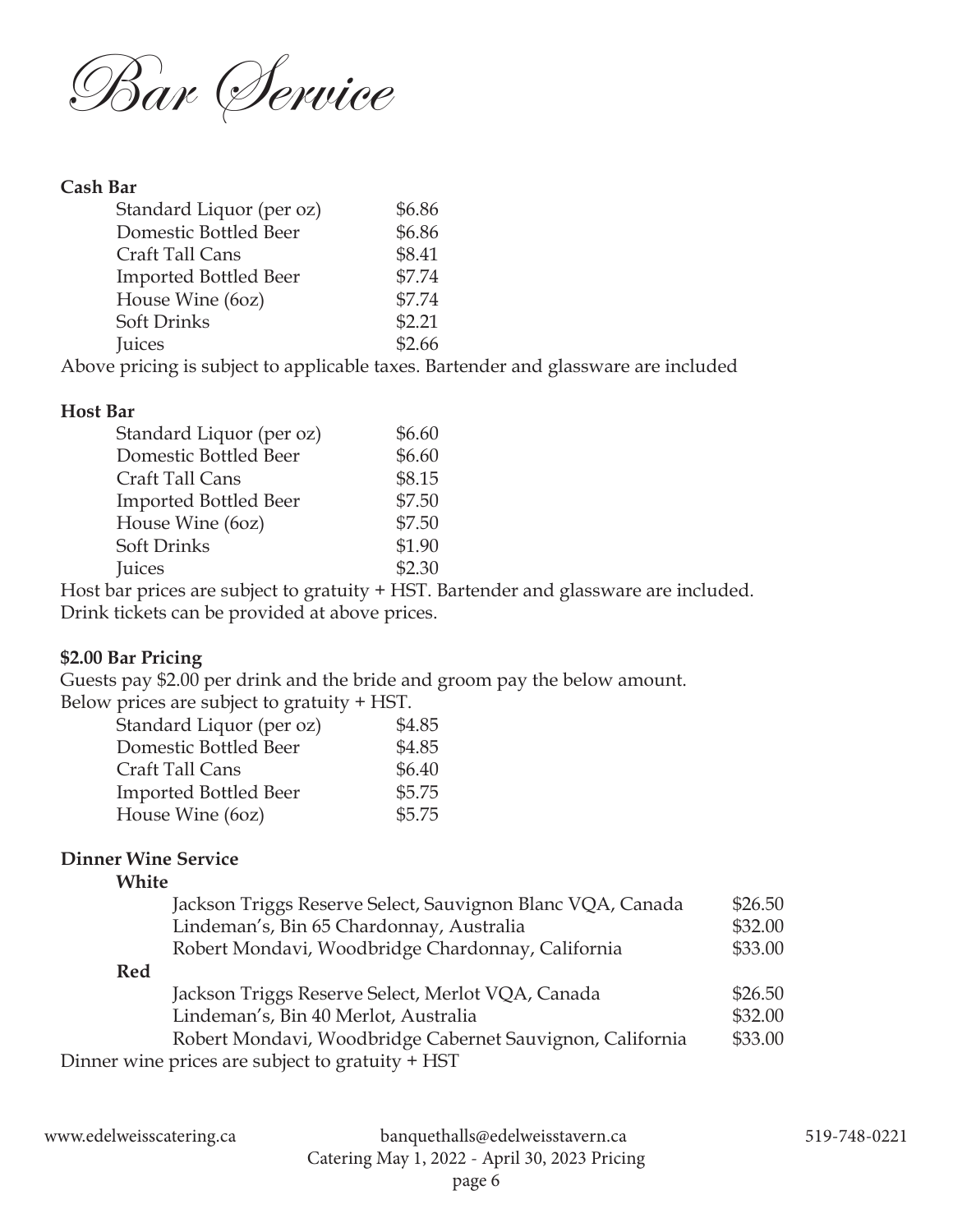Catering Rentals Available

Edelweiss Catering can provide a rental package consisting of some or all of the items listed below. Let us know what you would like and we will provide a quote for you.

China Stemware Glassware Silverware Water Carafes Salt & Pepper Shakers Round 8 Person Tables 6 Foot Long Tables Banquet Chairs Room Set Up & Clean Up Natural Wood Garden Chairs Standard Linens Include: Floor Length Table Cloths - in black or white Square Table Cloths - in black or white Overlays Cloth Napkins - 10 colours available Black or White Skirting for the following: Head Table Gift Table Cake Table Registration Table Buffet Table